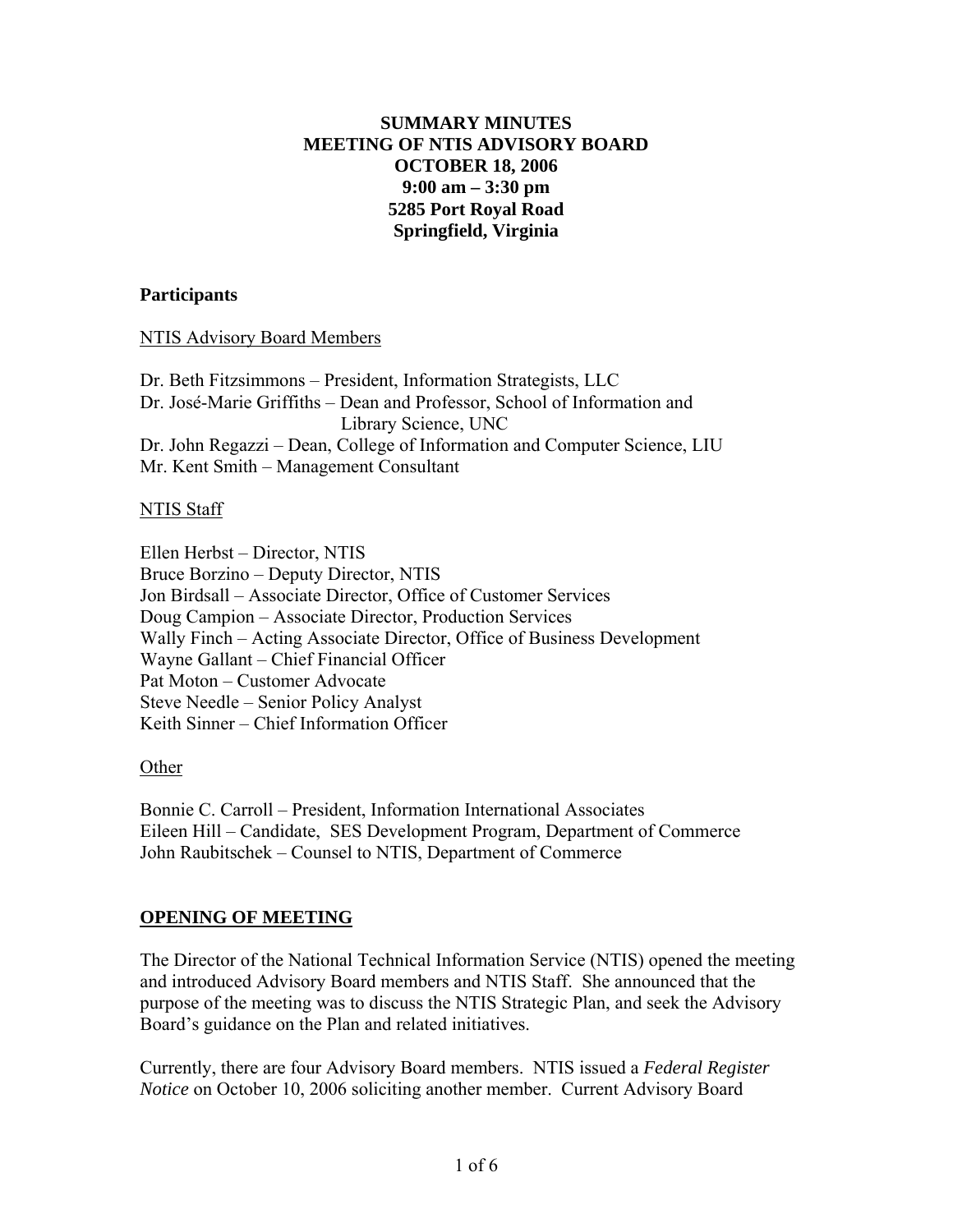members nominated Dr. John Regazzi as Chairman of the NTIS Advisory Board and he accepted the nomination during the meeting.

# **NTIS BACKGROUND**

NTIS is self-sustaining and what it does is in the public good. Its mission is to promote progress by serving as the Federal Government's central means of making technical information perpetually and widely available. Its vision is to ensure easy and perpetual availability of the most comprehensive collection of Federally-funded scientific, technical, and engineering information (STEI) as well as business-related information in support of the nation's economic growth and opportunity.

# **NTIS STRATEGIC PLAN**

NTIS Senior Staff worked throughout FY 06 to develop a Strategic Plan for 2006-2010. The Plan includes three high-level strategic initiatives: re-engineering key business processes; increasing acquisition and dissemination of results of Federal Government information; and managing human capital. External input to the NTIS Strategic Plan included informal literature research and purchased market research. NTIS' Customer Services group also provided considerable feedback and is developing a customer survey.

NTIS Senior Staff presented an overview of NTIS' financial self-sufficiency, operational objectives, and status in the President's Management Agenda. The meeting also addressed challenges facing NTIS, including workforce management, investment in technology, and facility requirements.

# **OVERVIEW OF NTIS FUNCTIONS**

Each NTIS Senior Staff member provided an overview of his area, answering questions from the Board as they arose. A summary of these presentations is included at the end of this report.

# **GENERAL DISCUSSION**

In general, the Advisory Board thought the NTIS Senior Staff had done a good job in identifying needed improvements in operating processes and infrastructure, and explaining these in the Strategic Plan. The Board also identified the need to explore new sources of revenue in the changing environment in which NTIS must operate.

Specific discussions included the following topics, information and conclusions:

# **Searching the NTIS collection:**

All content in NTIS' collection must be findable, searchable, and seeable on the We<sub>b</sub>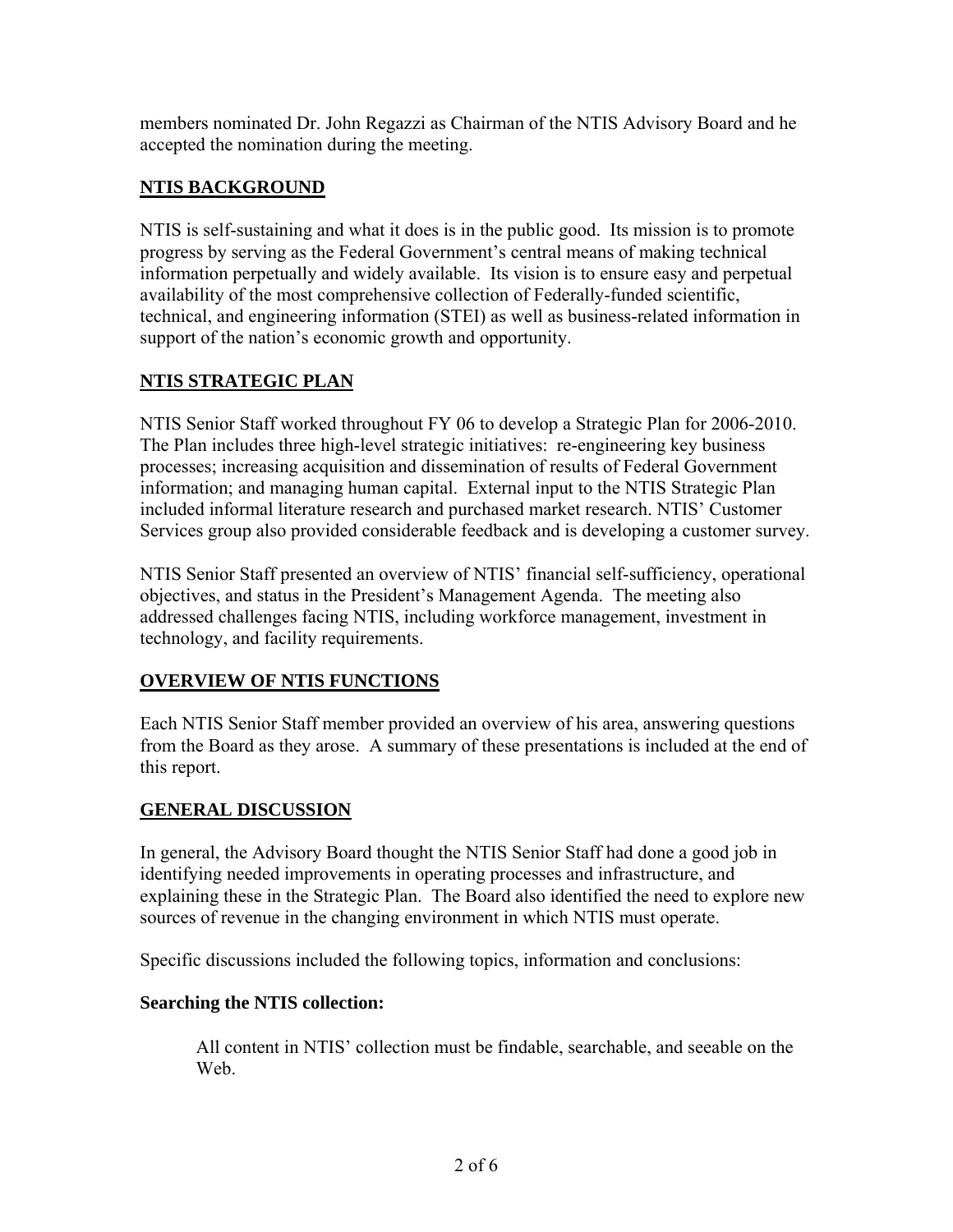Links to and from the NTIS web site and to and from other information providers' web sites could increase user satisfaction and relevance of the NTIS Web site.

### **Branding:**

NTIS branding is important to better communicate to NTIS users what NTIS stands for -- the standards for its database, its core competencies, what drives its economic interest. To become more competitive, NTIS needs to identify what it does better than anyone else and what drives its economic engine.

#### **Union:**

NTIS is unionized and has representatives that work with NTIS managers in a positive, not adversarial, way.

# **Facility:**

NTIS is conducting a study of its facility/infrastructure to determine if it will move or stay in its present facility.

### **Market Research:**

Due to the breath of NTIS' product mix, NTIS must conduct additional market research to better identify which markets and users it serves.

There were no members of the public present. The meeting was adjourned at 3:30 p.m.

# **OVERVIEW OF NTIS FUNCTIONS (SUMMARY)**

# **Office of the Chief Financial Officer**

The Chief Financial Officer (CFO) presented a financial overview of the Agency, pointing out that NTIS has not requested appropriations in seven years. The CFO's presentation covered the shift in dissemination of information from physical to electronic form and the dissemination of technical information for other Federal agencies, using NTIS' in-house expertise and infrastructure. He also described NTIS' financial reporting responsibilities to Congress, the Department of the Treasury, Office of Management and Budget (OMB), and the Department of Commerce. The CFO pointed out that NTIS has had a clean, unqualified audit opinion for the past 10 years and was the first agency in the Department of Commerce to have an unqualified opinion. A future challenge will be replacing NTIS' financial and order processing systems within the next three years.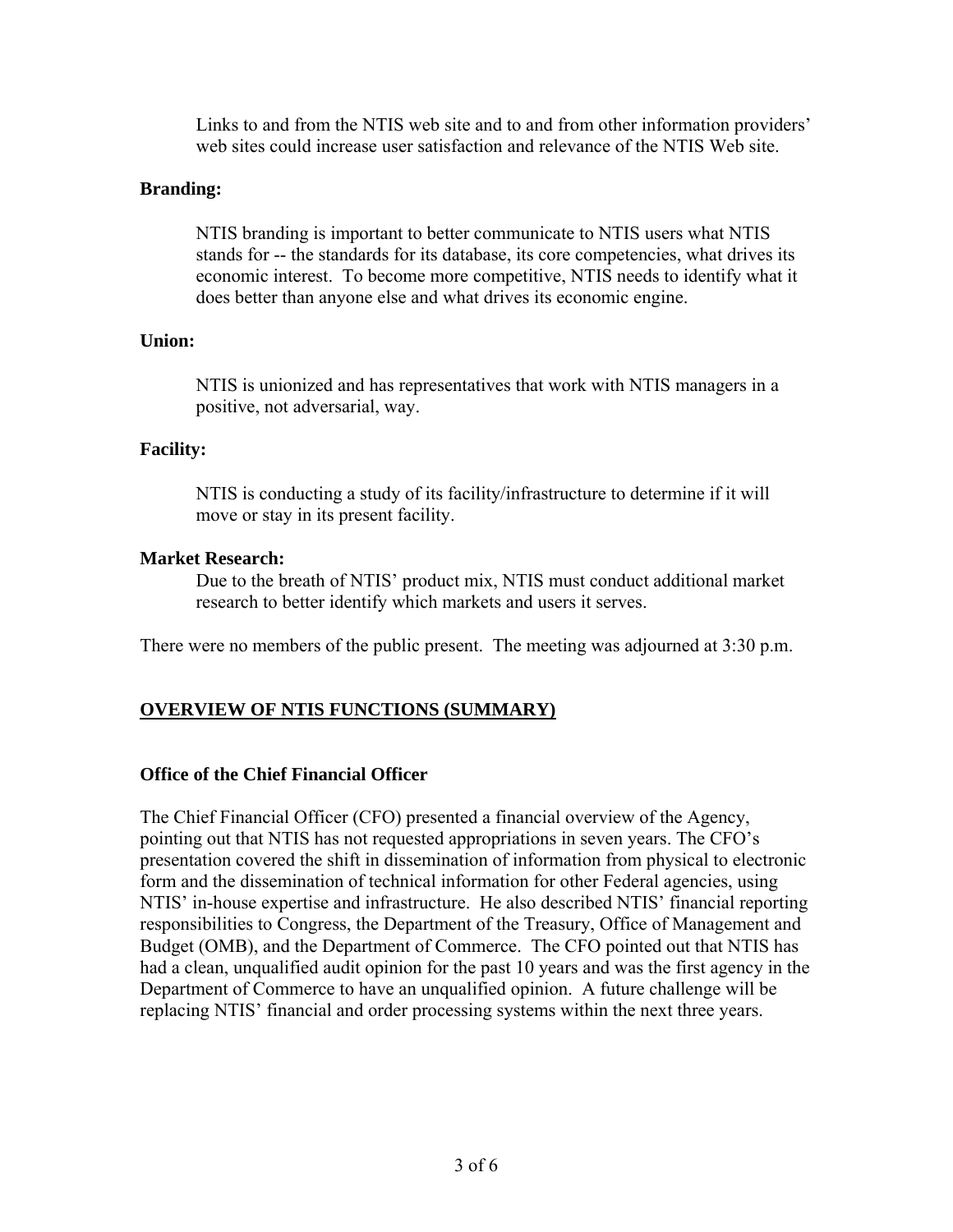# **Office of Service Management**

NTIS' Deputy Director provided an overview of NTIS' Office of Service Management, describing information dissemination services provided to other Federal agencies on a reimbursable basis to assist them in meeting their information needs. These services include:

Information production, storage and dissemination services; IT and web services; and Services related to NTIS' designation as an Official Office of Personnel Management (OPM) e-learning and knowledge management service provider.

Examples of services provided to agencies include the Department of Labor's Wage Determinations Online, the Centers for Medicare and Medicaid Services, and U.S. Department of Agriculture information dissemination services.

NTIS also has joint venture authority which enables it to enter into partnerships with the private sector to share in both the risks and rewards of creating new products. As an OPM e-learning and knowledge management service provider, NTIS also has several joint venture partners that provide e-learning courses.

### **Office of Product Management**

The Acting Associate Director for the office of Business Development gave an overview of the Office of Product Management, which is responsible for acquiring and marketing Scientific, Technical and Engineering Information (STEI) produced by the U.S. Government and complementary sources. With the advent of the Internet, there are no longer centralized points in Federal agencies for the publication of documents. As a result, NTIS has begun harvesting full-text documents from agency web sites.

This presentation also addressed the American Technology Preeminence Act (ATPA). ATPA mandates that agencies submit their STEI products to NTIS within 15 days of publication. NTIS conducts outreach and education programs to Federal agencies to market the benefits of working with NTIS and complying with the ATPA.

NTIS has developed several joint venture partners that provide marketing and online access to certain databases that NTIS receives from agencies. These include the Social Security Administration's Death Master File, Drug Enforcement Administration's Registered Practitioners Database, and World News Connection online products.

#### **Office of Customer Services**

The Associate Director for the Office of Customer Services (OCS) explained that OCS is composed of four areas: Sales (including the NTIS Bookstore); Customer Services; Subscriptions; and the Help Desk. The NTIS Customer Advocate is also part of the OCS.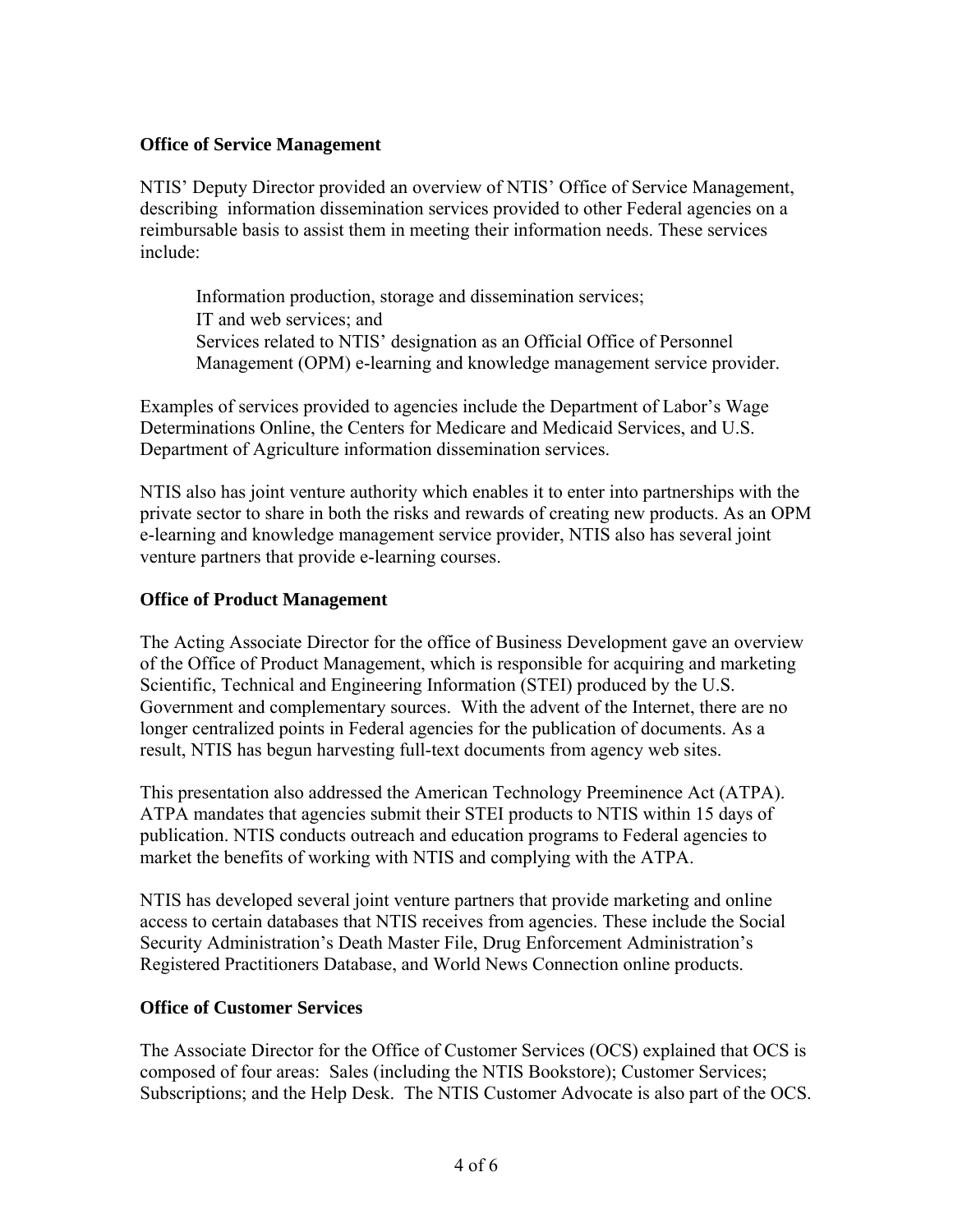The goal of OCS is to supply total support for NTIS products and services. OCS' key activities consist of: entering customer demand and subscription/standing orders; resolution of customer problems and inquiries; Help Desk assistance with the NTIS web site and online products as well as with the IRS CD-ROM, particularly during the period of peak demand between January and April.

The OCS Office of Sales has also instituted a program to promote NTIS best sellers through direct customer interaction by sending educational e-mails to identified target customers.

OCS tracks customer service levels. NTIS currently enjoys a 98 percent Customer Satisfaction Rating, which is reported under the Government Performance and Results Act (GPRA).

# **Office of Production Services**

The Associate Director of Production Services explained that his Office is responsible for order processing, product manufacturing, warehousing, inventory management, and distribution. The Office also has responsibility for building the NTIS database. Production Services' Input Processing Group accomplishes this by traditional cataloging, indexing and abstracting. In an effort in increase productivity and to assist its information analysts, NTIS is exploring a machine-aided indexing (MAI) tool.

Approximately 85% of the documents NTIS acquires annually are in a digital format. Of the 2 million reports in the NTIS collection, approximately ½ million are stored digitally.

The Board suggested that NTIS look at the end-user and linking to other agency web sites to create an overall value-add experience. NTIS also is exploring vertical searching and migration to content management, which will be customer driven.

NTIS must ensure preservation of its collection and focus on access, and providing customers digital and analog product options. NTIS views the National Archives and Records Administration, the Government Printing Office, and the Library of Congress as logical partners in preserving information and disseminating it to the public. NTIS is actively conducting discussions with these agencies to identify and implement joint projects.

# **Office of the Chief Information Officer**

The Chief Information Officer (CIO) described his Office's goals, including: capital planning and investment control; information architecture; Information Technology security; e-Government support; Web compliance; and quality guidelines. The OCIO supports NTIS' internal systems -- order processing, bibliographic, print-on-demand through NTIS' electronic archive, infrastructure, and Web sites.